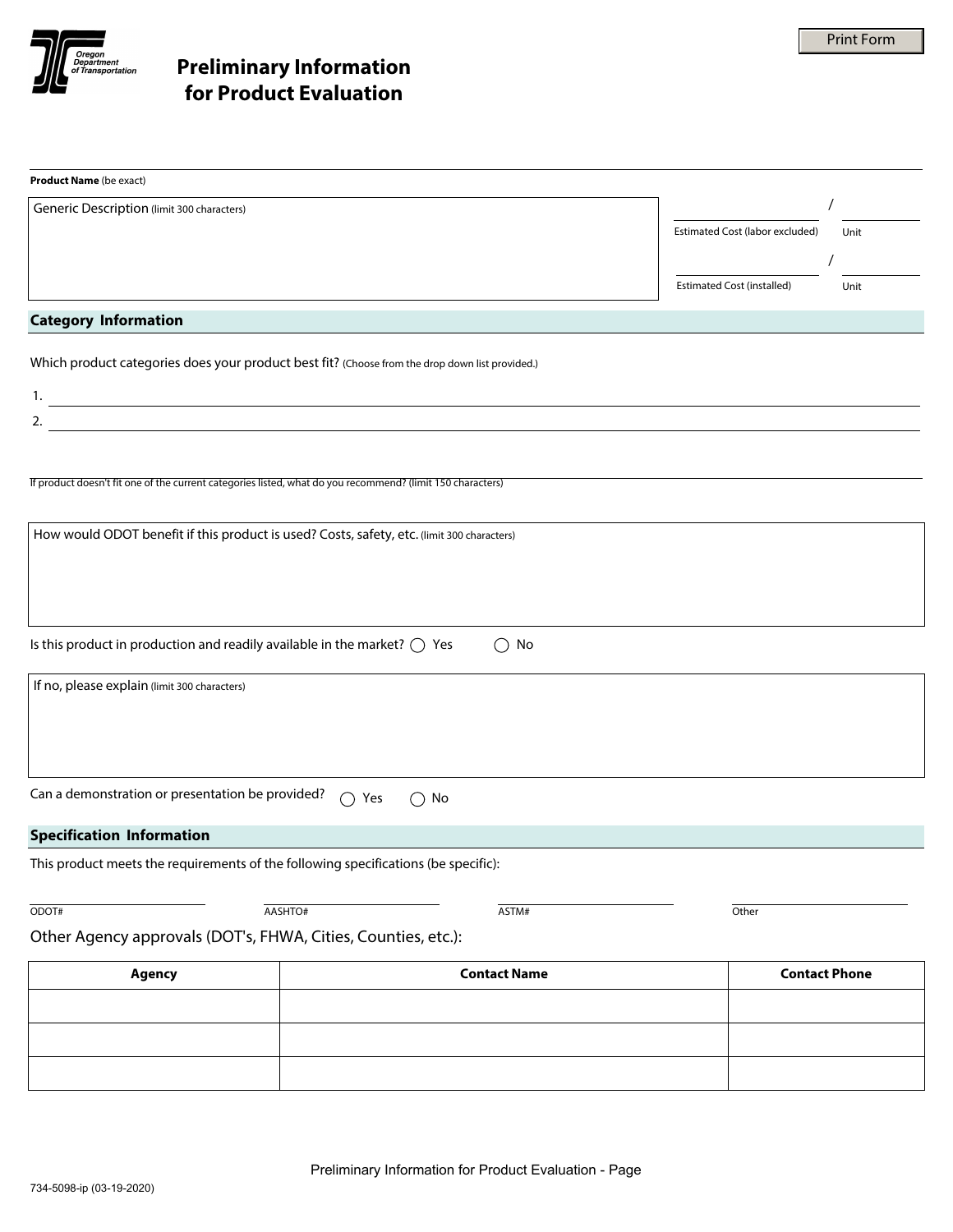| <b>Contact Information</b>           |                                                                                                                               |  |  |  |
|--------------------------------------|-------------------------------------------------------------------------------------------------------------------------------|--|--|--|
| <b>Manufacturer:</b>                 |                                                                                                                               |  |  |  |
| <b>Manufacturer Company</b>          | <b>Contact Name</b>                                                                                                           |  |  |  |
| <b>Phone Number</b>                  | Email Address (if available)                                                                                                  |  |  |  |
| Address                              |                                                                                                                               |  |  |  |
| City                                 | Zip<br>State                                                                                                                  |  |  |  |
| Website                              |                                                                                                                               |  |  |  |
| <b>Distributor:</b>                  |                                                                                                                               |  |  |  |
| <b>Distributor Company</b>           | <b>Contact Name</b>                                                                                                           |  |  |  |
|                                      |                                                                                                                               |  |  |  |
| <b>Phone Number</b>                  | Email Address (if available)                                                                                                  |  |  |  |
| Address                              |                                                                                                                               |  |  |  |
|                                      |                                                                                                                               |  |  |  |
| City                                 | State<br>Zip                                                                                                                  |  |  |  |
| Website                              |                                                                                                                               |  |  |  |
| <b>Additional Information</b>        |                                                                                                                               |  |  |  |
|                                      | Does another company manufacture this product for you?<br>$\bigcirc$ Yes<br>No<br>$\left(\begin{array}{c} \end{array}\right)$ |  |  |  |
| Original Manufacturer:               | Phone                                                                                                                         |  |  |  |
| Product's original name (if changed) |                                                                                                                               |  |  |  |
| No<br>$\bigcirc$ Yes<br>( )          | Patented?<br>Application for patent requested on (date)                                                                       |  |  |  |
| $\bigcirc$ Yes<br>$\bigcirc$ No      | Materials Safety Data Sheet (MSDS) enclosed?                                                                                  |  |  |  |
| $\bigcirc$ Yes<br>$\bigcirc$ No      | Material description or shop drawing furnished?                                                                               |  |  |  |
| $\bigcirc$ No<br>$\bigcirc$ Yes      | Are instructions or directions for installation, application, limitations or use available?                                   |  |  |  |
| No<br>$\bigcirc$ Yes<br>( )          | Is a copy of the instructions attached?                                                                                       |  |  |  |
| $\bigcirc$ Yes<br>No<br>( )          | Are independent test reports conforming to our specifications attached?                                                       |  |  |  |
| $\bigcirc$ Yes<br>$\bigcirc$ No      | If requested, can free samples be furnished?                                                                                  |  |  |  |